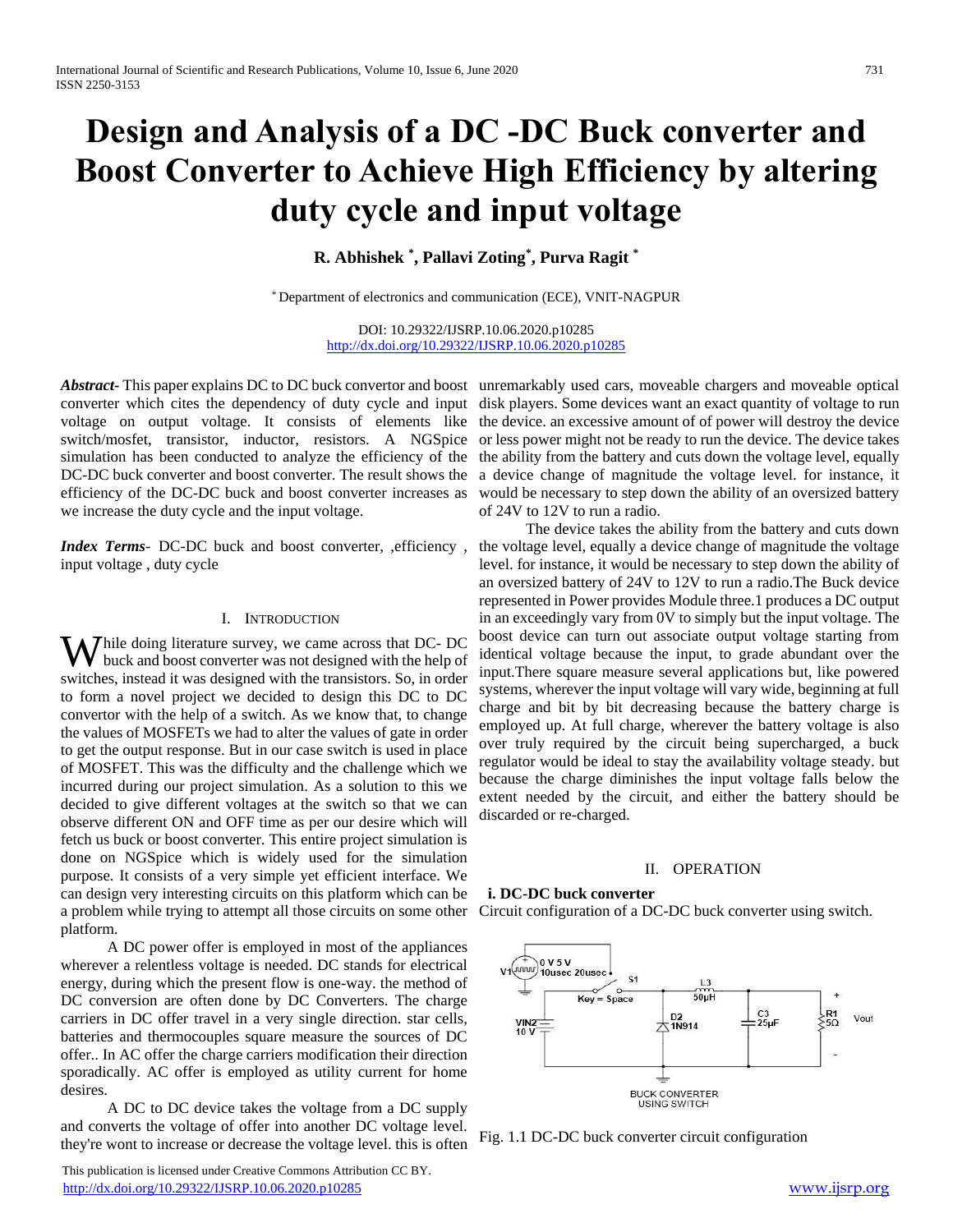International Journal of Scientific and Research Publications, Volume 10, Issue 6, June 2020 732 ISSN 2250-3153 In a DC to DC buck converter the output voltage is lower than the input voltage i.e**. step down chopper.**

**Vout = K x Vin** where **k= (TON/T)**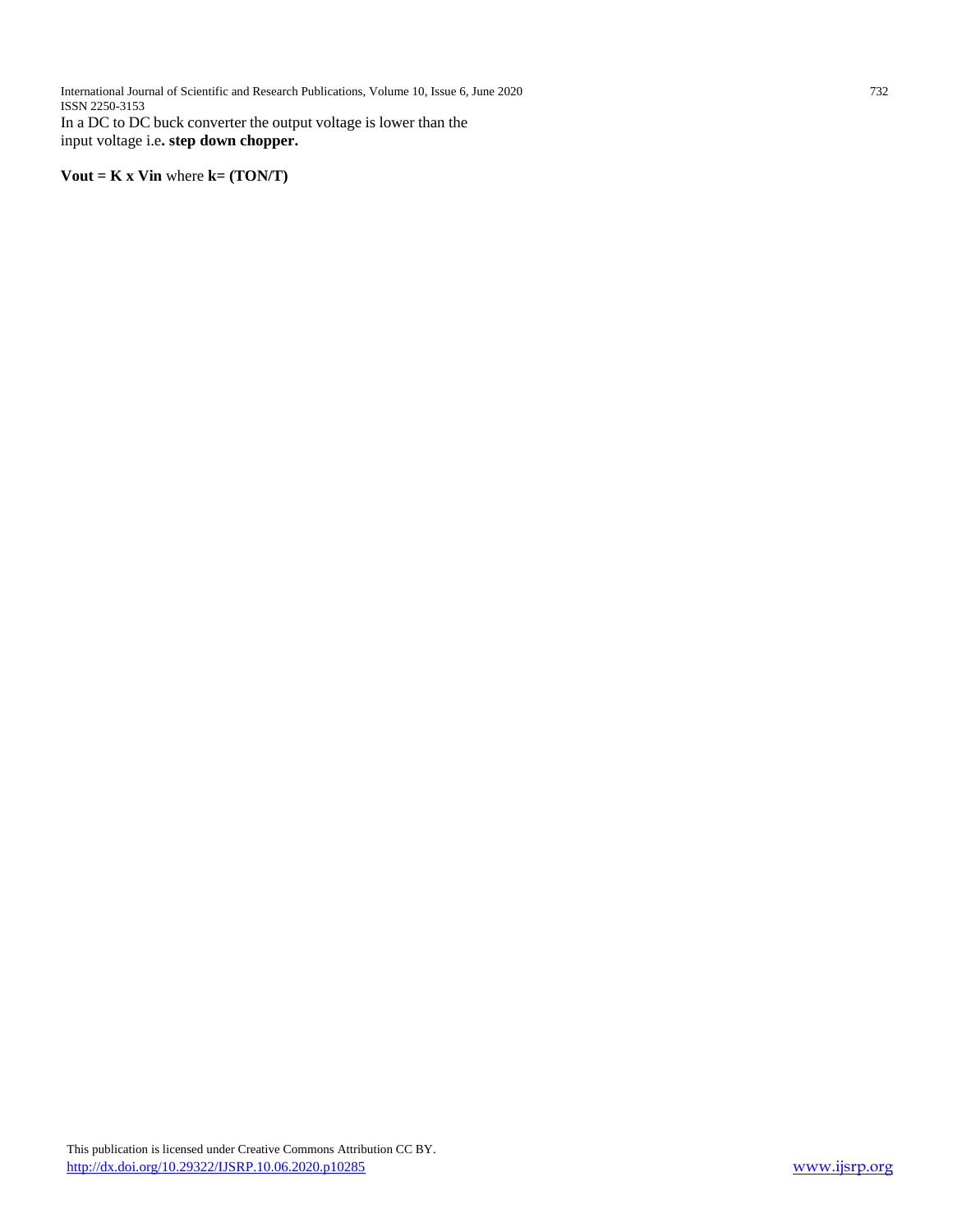When the switch is turned off, a free wheeling diode is used to allow the load current to flow through it,. Due to the load inductance, the load current must be allowed a path, which is provided by the diode .In the absence of the diode it may cause damage to the switching device like MOSFET due to the high induced emf of the inductance. During the ON period (TON  $\geq t$ )  $\geq$  0), the output voltage is same as the input voltage i.e. v0 = Vs. ( The ON period is TON). During the OFF period (T  $\geq t \geq$  TON), the output voltage is zero i.e.  $v0 = 0$  and diode DF starts conducting. (The OFF period is  $TOFF = T-TON$ ). The total time period is  $T = TON + TOFF$  and the frequency is  $f = 1/T$ . The duty ratio is  $k = (TON/T) = [TON/(TON/(TON+TOFF))]$ , its range being 1.0≥k≥0.0.

 Circuit configuration of a DC-DC buck converter using MOSFET.



Fig. 1.2 DC-DC buck converter circuit configuration

 A variable dc output voltage is obtained from a constant dc input voltage. A buck converter (dc-dc) is shown in Fig. 1.1 Only a switch is shown, for which a device as described earlier belonging to transistor family is used. The load is inductive (R-L) one. Resistor is connected in parallel with capacitor to discharge it. Due to the load inductance, the current across load must be allowed a path, which is provided by the diode; otherwise, i.e., in the absence of the above diode, due to the high induced emf of the inductance load current decrease, may cause damage to the switching device.

# **ii. DC-DC boost converter**

Circuit configuration of a DC-DC boost converter using MOSFET.



 This publication is licensed under Creative Commons Attribution CC BY. <http://dx.doi.org/10.29322/IJSRP.10.06.2020.p10285> [www.ijsrp.org](http://ijsrp.org/)

 The load is resistive and inductive (R-L) type, in which the inductance of the load is small.. Initially during the ON period (TON  $\geq t \geq 0$ ), The output voltage is zero (V0=0). The switch S is kept OFF during the period  $T \ge t \ge 7$ ON, where the OFF period is TOFF  $= T - TON$ . A boost converter (dc-dc) is shown in Fig. Normally transistor is used as a switch. Also, a diode is used in series with the load. The load is of the same type as given earlier. An inductance, L is assumed in series with the input supply. The position of the switch and diode is different as compared to their position in the buck converter.

 The operation of the circuit is explained as follows. Firstly, the switch, S (i.e., the device) is put ON (or turned ON) during the period . If no battery (back emf) is connected in series with the load,output voltage is zero and also as stated earlier. The current from the source flows in the inductance L. The value of current increases linearly with time in this interval, with being positive. As the current through L increases, the polarity of the induced emf is taken as positive.

# III. EXPRESSION FOR THE DC-DC BUCK AND BOOST CONVERTER

**i.** DC-DC BUCK CONVERTER the average value of the output voltage is

$$
V_0 = \frac{1}{T} \int_0^T v_0 \, dt = \frac{1}{T} \int_0^{T_{\text{OV}}} V_s \, dt = V_s \left( \frac{T_{\text{OV}}}{T} \right) = k V_s
$$

**ii.** DC-DC BOOST CONVERTER The average value of the output voltage

$$
\begin{aligned} \left(V_s \ / \ L\right) T_{\text{ON}} &= \left[\left(V_0 - V_s\right) / \ L\right] T_{\text{OFF}} \\ V_0 &= V_s \left(\frac{T}{T_{\text{OFF}}}\right) = V_s \left(\frac{T}{T - T_{\text{ON}}}\right) = V_s \left(\frac{1}{1 - \left(T_{\text{ON}} / T\right)}\right) = V_s \left(\frac{1}{1 - k}\right) \\ k &= \left(T_{\text{ON}} / T\right) = \left[T_{\text{ON}} / \left(T_{\text{ON}} + T_{\text{OFF}}\right)\right]. \end{aligned}
$$

II. PERFORMANCE OF THE DC-DC Buck AND

#### Boost CONVERTER

# **i. DC-DC BUCK CONVERTER**

The converter is designed by using NGSPICE. The converter is arranged by 10V input DC source. MOSFET switch which is considered as a switching device where the switching frequency has been set to 50KHz, as well as inductors L1 set at 50uH, load resistance RL 5 $\Omega$  and output filter capacitor CL at 25 $\mu$ F. Table below represents the specifications of the circuit.

In a DC to DC buck converter the output voltage is higher than the input voltage i.e**. step up chopper.**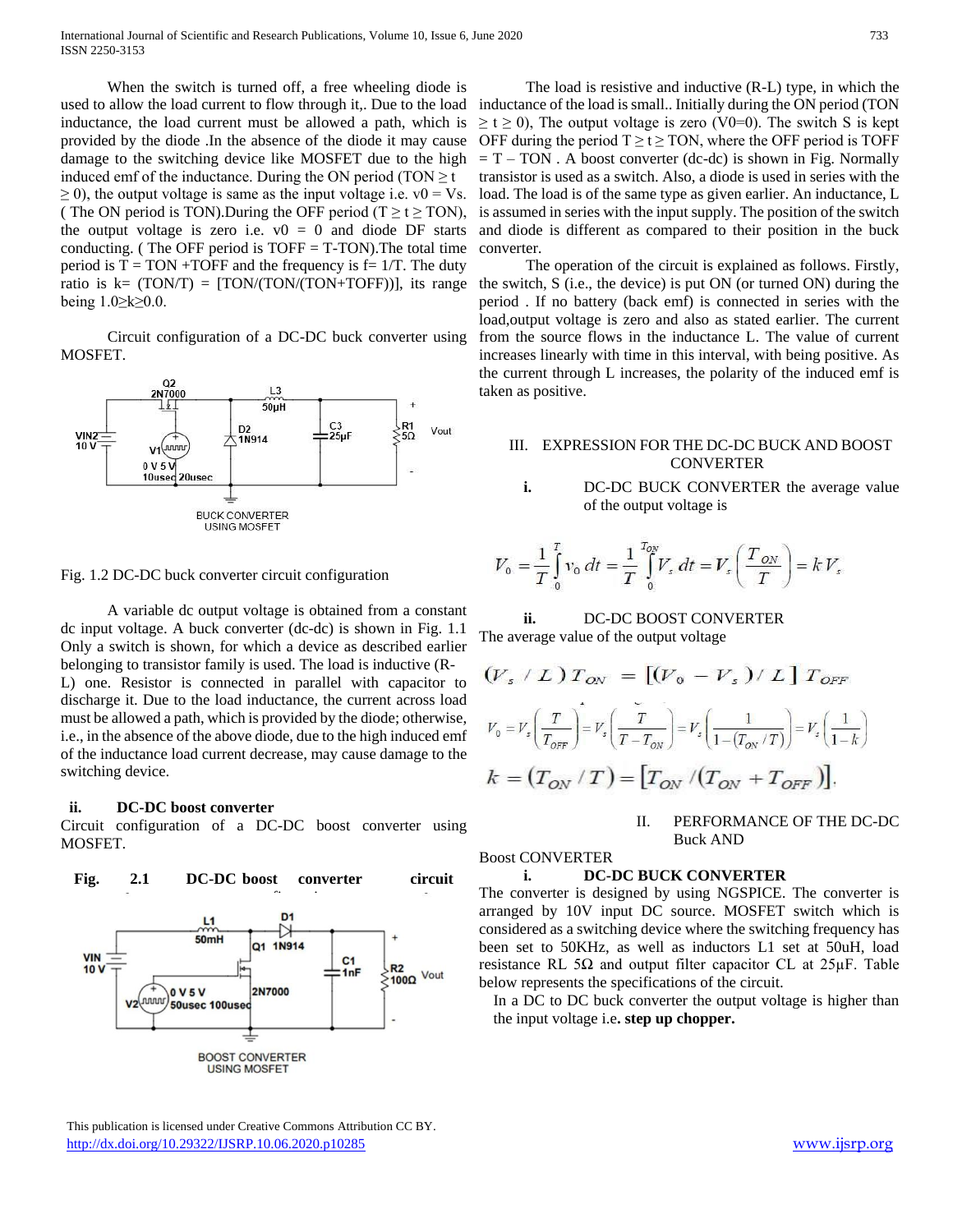International Journal of Scientific and Research Publications, Volume 10, Issue 6, June 2020 734 ISSN 2250-3153

Table 1 Specification of the buck converter.

| Input DC Voltage | $V_{in} = 10V$ |
|------------------|----------------|
| Inductor         | $L_1 = 50uH$   |
| Capacitor        | $C_L = 50u$    |
| Resistor         | $= 5\Omega$    |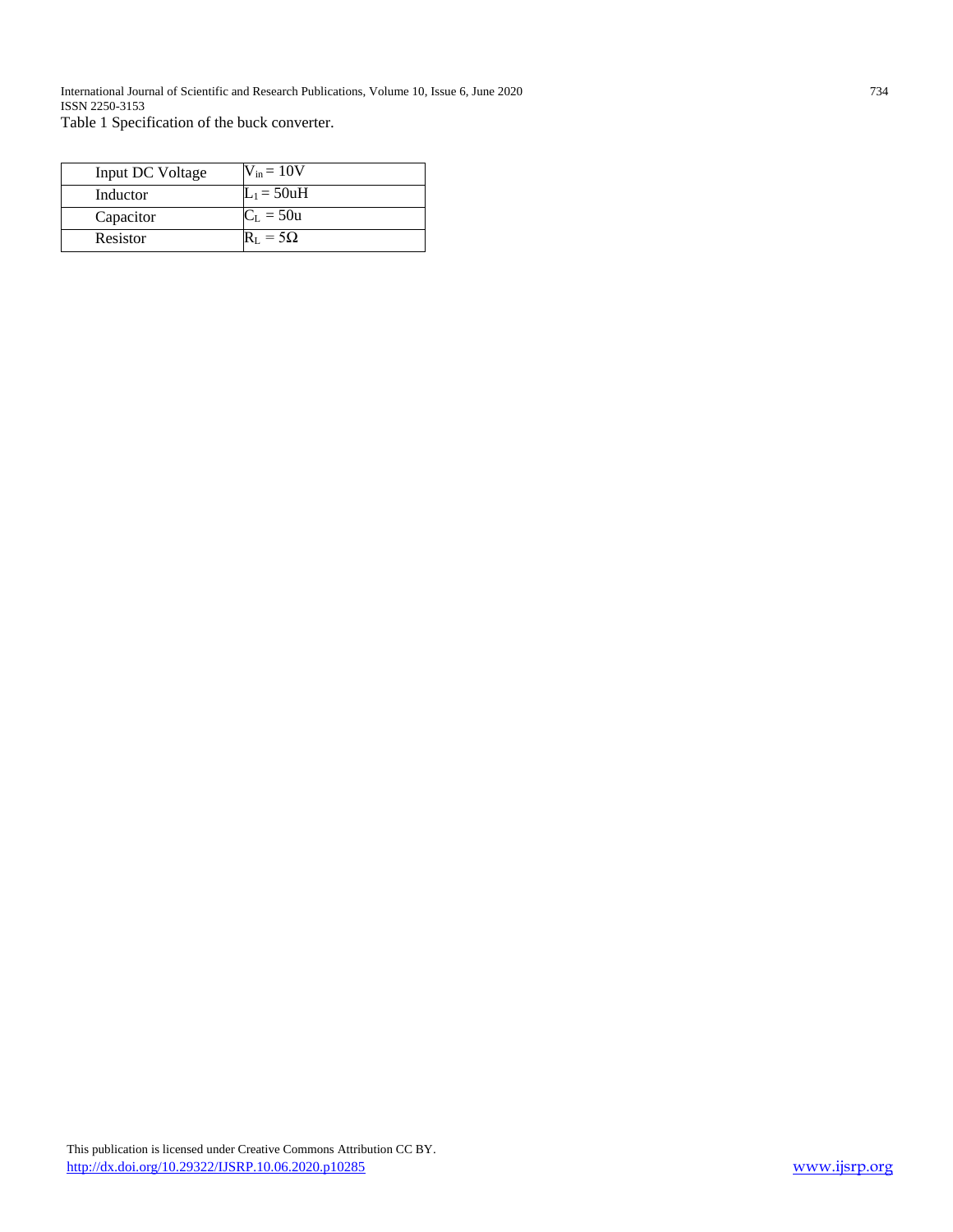International Journal of Scientific and Research Publications, Volume 10, Issue 6, June 2020 735 ISSN 2250-3153

A.Result from ngspice Simulation :

result of the DC-DC buck converter. Simulation result Fig shows **cycle**

output voltage received from the simulation is significantly smaller efficiency 83.79%

GRAPHS: V(1) Input Voltage V(3) Output Voltage



# **Output current**



# **Current across inductor**



 This publication is licensed under Creative Commons Attribution CC BY. <http://dx.doi.org/10.29322/IJSRP.10.06.2020.p10285> [www.ijsrp.org](http://ijsrp.org/)

#### B.Quantitative Comparison

The waveform plot presented in Fig. shows the simulation **Variation of Voltage gain and efficiency with respect to duty** 

than the input signal. The fig containing currents passing through DC buck converter under duty cycle and voltage gain variation, diodes D inductors L capacitor CL and resistor RL respectively. where circuits are switched at 50kHz means total time is 20us. When Here the input voltage 10V and the output voltage 8V and circuits are performing under duty variation, the switching Table 1 below shows the comparative analysis between DCfrequency 50kHz fixed for buck circuit and other paramters also fixed. The comparison analysis between efficiency verses duty cycle variation of DC-DC buck converter shows that as we increases the duty cycle the efficiency increases. We get maximum efficiency of 83.93 at 100%duty cycle.

Table 1 Performance Comparison under Duty Cycle

| <b>DUTY CYCLE</b><br>(percentage) | <b>INPUT</b><br><b>CURRENT</b><br>(amperes) | <b>OUTPUT</b><br><b>CURRENT</b><br>(amperes) | OUTPUT<br>VOLTAGE<br>(PRACTICAL) | OUTPUT<br>VOLTAGE<br>(EXPECTED) | <b>INPUT</b><br><b>POWER</b><br>(watts) | OUTPUT<br><b>POWER</b><br>(watts) | EFFICIENCY<br>(percentage) |
|-----------------------------------|---------------------------------------------|----------------------------------------------|----------------------------------|---------------------------------|-----------------------------------------|-----------------------------------|----------------------------|
|                                   |                                             |                                              | (volts)                          | (volts)                         |                                         |                                   |                            |
| 100                               | 3.33                                        | 3.33                                         | 16.8                             | 20                              | 66.6                                    | 55.944                            | 83.93                      |
| 90                                | 3.33                                        | 3.05                                         | 15.3                             | 18                              | 66.6                                    | 46.665                            | 70.11                      |
| 80                                | 3.33                                        | 2.76                                         | 13.8                             | 16                              | 66.6                                    | 38.08                             | 57.12                      |
| 70                                | 3.33                                        | 2.45                                         | 12.18                            | 14                              | 66.6                                    | 29.610                            | 44.41                      |
| 60                                | 3.33                                        | 2.13                                         | 10.69                            | 12                              | 66.6                                    | 22.769                            | 34.15                      |
| 50                                | 3.33                                        | 1.91                                         | 9.54                             | 10                              | 66.6                                    | 18.221                            | 27.33                      |
| 40                                | 3.33                                        | 1.77                                         | 8.7                              | 8                               | 66.6                                    | 15,399                            | 23.10                      |
| 30                                | 3.33                                        | 1.17                                         | 5.674                            | 6                               | 66.6                                    | 6.633                             | 9.950                      |
| 20                                | 3.33                                        | 0.95                                         | 4.4                              | 4                               | 66.6                                    | 4.18                              | 6.276                      |
| 10                                | 3.33                                        | 0.52                                         | 2.5                              | $\overline{2}$                  | 66.6                                    | 1.03                              | 1.545                      |

# **Variation of Voltage gain with respect to duty cycle**

Voltage gain=output voltage/input voltage

From above graph,Voltage gain increases with increase in value of duty cycle.

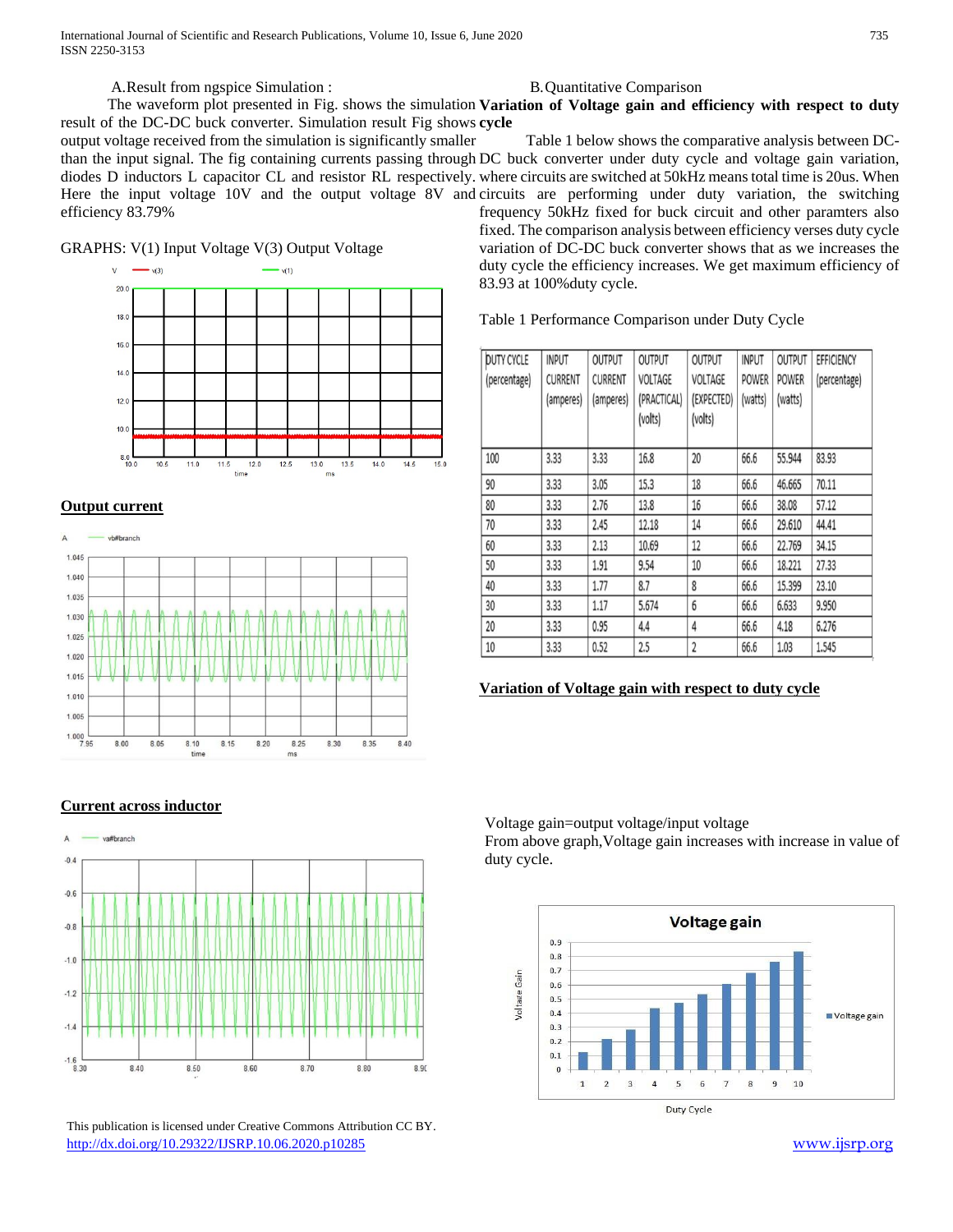# **Variation of efficiency with duty cycl**e



 Efficiency of Buck conveter is increases with increase in the value of duty cycle.maximum efficiency is for 100% duty cycle . As for 100% duty cycle output volteg should be equal to that of input voltage.But here output voltage is coming out to be 16.8 V and with 84% efficiency.

# **Variation of efficiency for different amplitude in different duty cycles**

 Moreover, Table 2 below shows the comparison between duty cycle and voltage gain for conventional DC-DC boost converter where switching frequency is kept at 10kHz.

Furthermore, the ratio between duty cycle and voltage gain of proposed circuit indicated below.

#### Table 2 Performance Comparison under input voltage.

| <b>DUTY CYCLE</b> | <b>INPUT</b> | OUTPUT      | <b>INPUT</b> | OUTPUT         | <b>INPUT</b> | <b>OUTPUT</b> | EFFICIENCY   |
|-------------------|--------------|-------------|--------------|----------------|--------------|---------------|--------------|
| (percentage)      | VOLTAGE      | VOLTAGE     | CURRENT      | <b>CURRENT</b> | <b>POWER</b> | POWER         | (percentage) |
|                   | (volts)      | (PRACTICAL) | (amperes)    | (PRACTICAL)    | (watts)      | (watts)       |              |
|                   |              | (volts)     |              | (amperes)      |              |               |              |
| 100               | 10           | 8.21        | 1.66         | 1.66           | 16.66        | 13.794        | 82.79        |
| 100               | 15           | 12.5        | 2.5          | 2.49           | 37.5         | 31.125        | 83           |
| 90                | 10           | 7.6         | 1.7          | 1.52           | 17           | 11.552        | 67.95        |
| 90                | 15           | 11.4        | 2.4          | 2.28           | 36           | 25.992        | 72.2         |
| 80                | 10           | 6.8         | 1.6          | 1.37           | 16           | 9.316         | 58.885       |
| 80                | 15           | 10.32       | 2.44         | 2.058          | 36.6         | 21.34         | 58.30        |



 This publication is licensed under Creative Commons Attribution CC BY. <http://dx.doi.org/10.29322/IJSRP.10.06.2020.p10285> [www.ijsrp.org](http://ijsrp.org/)

#### **xiii. DC-DC BOOST CONVERTER**

 The converter is designed by using NGSPICE. The converter is arranged by 10V input DC source. MOSFET switch which is considered as a switching device where the switching has been set to 10KHz, as well as inductors L1 set at 0.7mH, and output filter capacitor CL at 1nF. Table below represents the specifications of the circuit.

| Table 1 Specification of the boost converter. |  |
|-----------------------------------------------|--|
|-----------------------------------------------|--|

| Input DC Voltage | $Vin = 10V$        |
|------------------|--------------------|
| Inductor         | $L1 = L2 = 0.7mHH$ |
| Capacitor        | $CL = 1nF$         |

#### A..Result from ngspice Simulation

 The classical wave shapes presented in Fig. shows the simulation result of the DC-DC BOOST converter. Simulation result Fig shows output voltage received from the simulation is significantly larger than the input signal. The fig containing currents passing through diodes D inductors L capacitor CL respectively. Here the input voltage 10V and the output voltage 12.8V and efficiency 95.5%

GRAPHS: V(1) Input Voltage V(3) Output Voltage



# V(3) Output Voltage

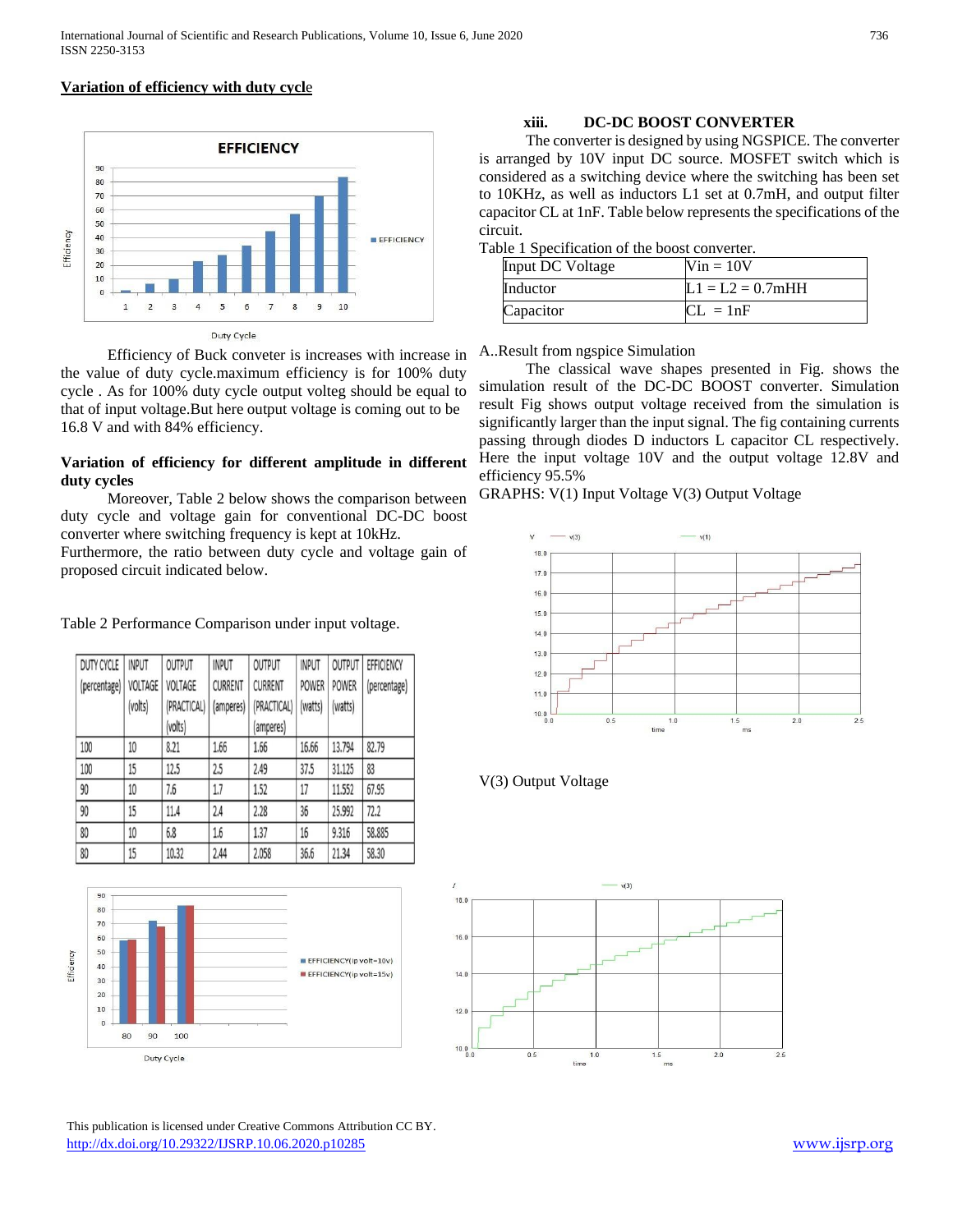International Journal of Scientific and Research Publications, Volume 10, Issue 6, June 2020 737 ISSN 2250-3153

#### B.Quantitative Comparison

| <b>DUTY</b>  | <b>OUTPUT</b>     | <b>OUTPUT</b>         | <b>EFFICIENCY</b> | Voltage                  |
|--------------|-------------------|-----------------------|-------------------|--------------------------|
| <b>CYCLE</b> | VOLTAGE(Observed) | VOLTAGE(Theoretical)) |                   | gain                     |
| 10           | 10.6122           | 11.11                 | 95.5              | 1.06122                  |
| 20           | 11.302            | 12.5                  | 90.41             | 1.1302                   |
| 30           | 12.311            | 14.28                 | 86.2              | 1.2311                   |
| 40           | 13.52             | 16.66                 | 81.15             | 1.352                    |
| 50           | 17.32             | 20                    | 86.6              | 1.732                    |
| 60           | 19.246            | 25                    | 76.98             | $\overline{\phantom{a}}$ |
| 70           | 29.5              | 33.33                 | 88.5              | 2.95                     |
| 80           | 38                | 50                    | 76                | 3.8                      |

# **variation of efficiency with duty cycle:**



#### Duty cycle

### **variation of voltage gain with duty cycle:**



Duty cycle

variation of input amplitude for 50% duty cycle

| input      | Output            | Output               | Voltage |            |
|------------|-------------------|----------------------|---------|------------|
| voltage(V) | voltage(Observed) | Voltage(theoretical) | gain    | Efficiency |
|            | 9.47826           | 10                   | 1.8955  | 94.78      |
| 8          | 15.8261           | 16                   | 1.97826 | 98.9       |
| 9          | 17.4203           | 18                   | 1.955   | 96.7       |
| 10         | 18.2899           | 20                   | 1.828   | 91.4       |
| 12         | 20.4058           | 24                   | 1.7     | 85         |
| 15         | 24                | 30                   | 1.6     | 80         |

#### **variation of input amplitude for 50%duty cycle**





#### IV. CONCLUSION

 A buck and boost DC to DC converter can be used for the purpose of increasing the output voltage according to the variation in the duty cycle and the input voltage. In this operation, buck boost converter provides step down output voltage and the total circuit has drawn by using the same element of conventional DC-DC buck converter. It can be concluded from the results of DC-DC buck and boost converter output simulations performs better with variation of duty cycle. It is also seen that with increase in duty cycle, there is magnificent increase in efficiency. Not only that, we get a tremendous increase in the voltage gain too. The novelty of this project is we can get high and low voltage as per our application with maximum efficiency. This circuit can efficiently work for DC power supply appliances where a constant voltage is required. There is no such significant increase in output current when we increase the input voltage in Buck converter. This can be surely viewed as a novelty.

 The proposed DC-DC buck and boost converter will be suitable to use in audio and instrumentation amplifier, line drivers and receivers.

### ACKNOWLEDGMENT

 Our sincere gratefulness to the Professor of ECE department of VNIT, Prof. Ganesh Patil for their motivation to do research level project in device modelling.

#### **REFERENCES**

- [1] Power Electronics: Principles and Applications by Joseph Vithayathil
- [2] Power Electronics by Muhammad H. Rashid
- [3] Power Electronics and Drives by Ned Mohan
- [4] Thyristorised Power Controllers by G. K. Dubey
- [5] Jefferson M. de Sousa et al, High voltage gain Buck-Boost DC- DC converter, "IEEE Transactions on Power Electronics Year: 2015
- [6] [6 ] Neng Zhang et al, A buck-boost converter based multi-input DC- DC/AC converter, "IEEE Transactions on Power Electronics Year: 2017
- [7] Jing Li et al, A Novel Buck–Boost Converter With Low Electric Stress ," IEEE Transactions on Industrial Electronics Year: 2018
- [8] Sairatun Nesa Soheli et al, Design and Analysis of a DC -DC Buck Boost Converter to Achieve High Efficiency and Low Voltage Gain by using Buck Boost Topology into Buck Topology, "IEEE Transactions on Power Electronics Year: 2018